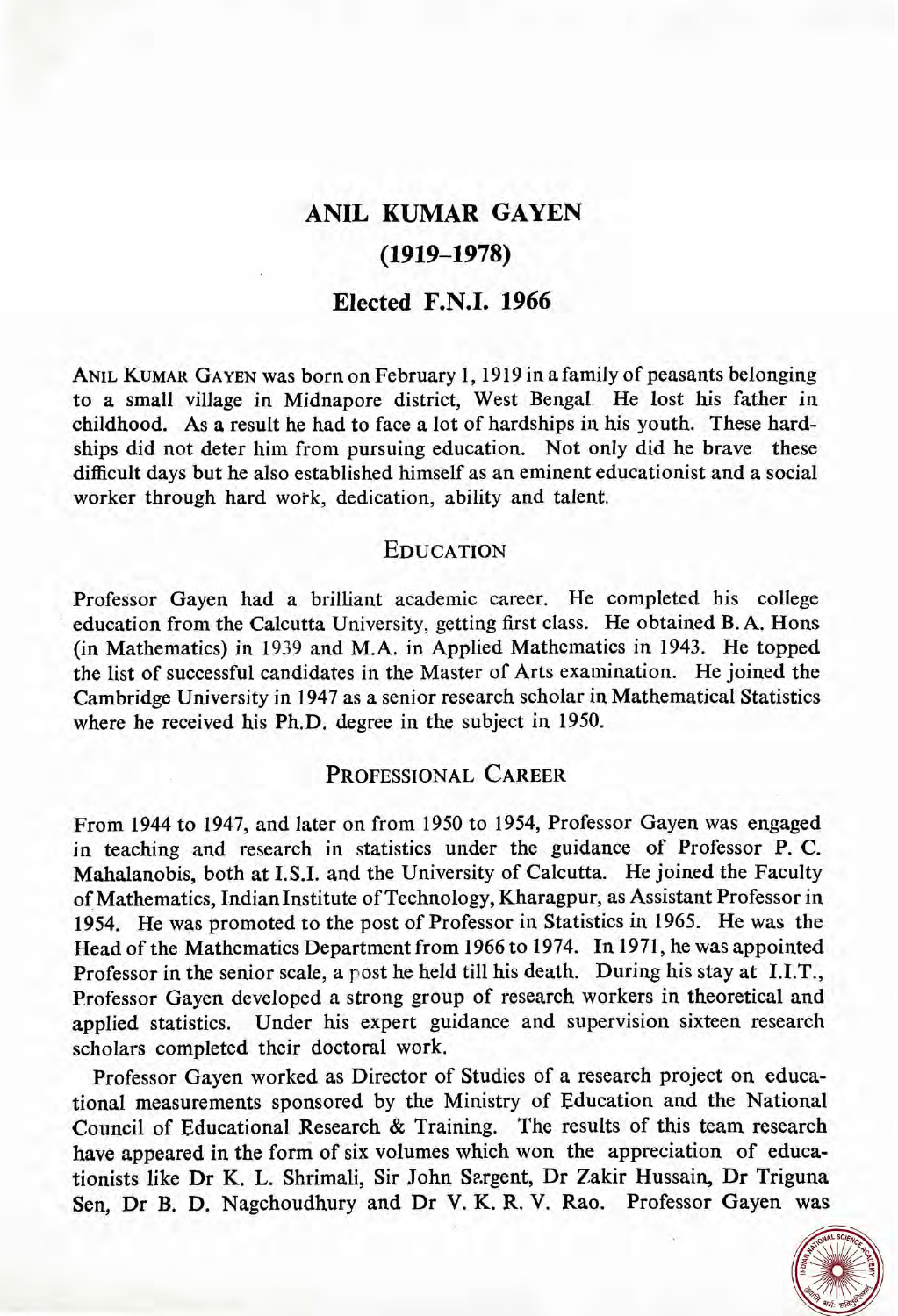

Aklayen

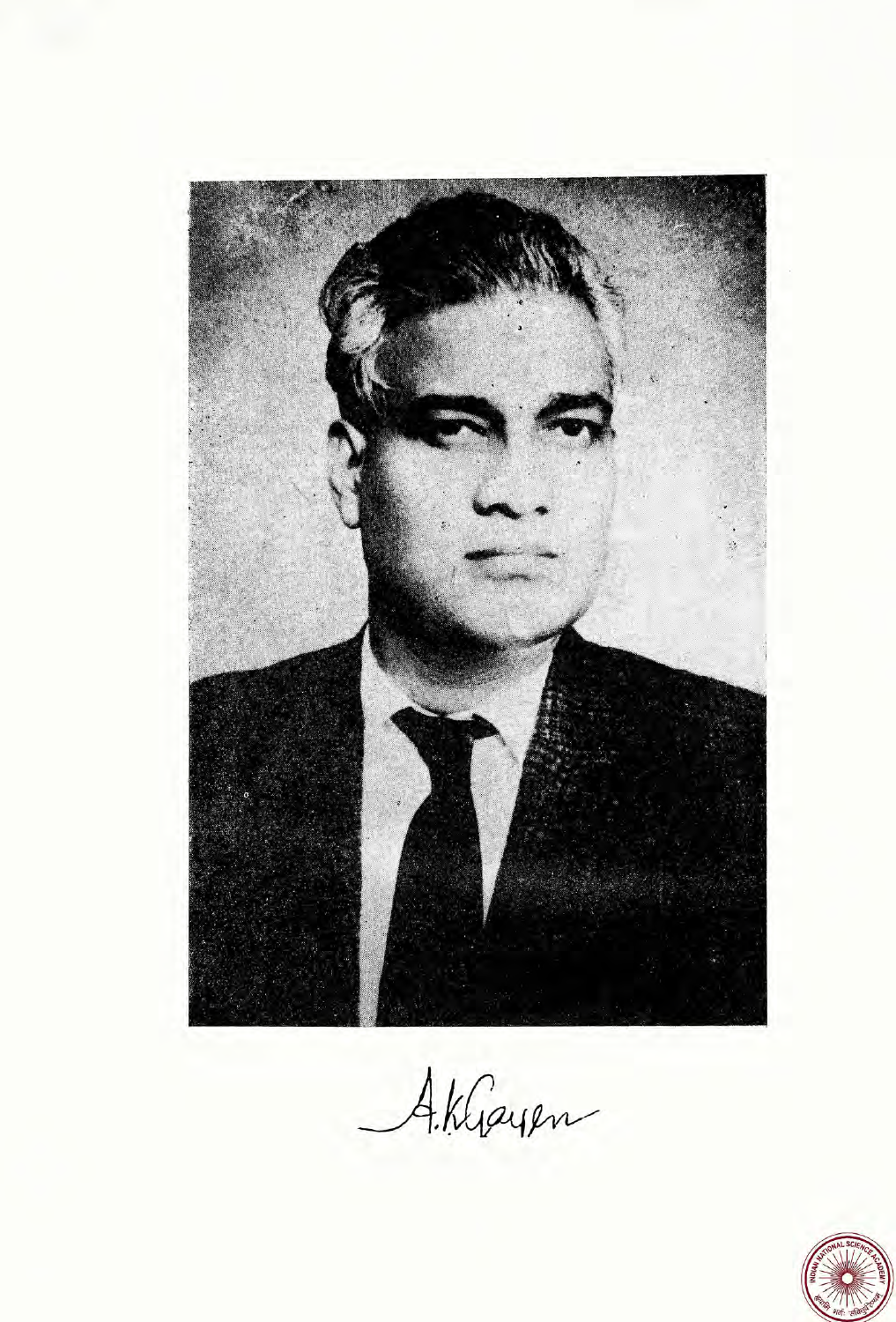#### **P4** :, *Anil Kumar Gayen*

Chief Editor of Indian *Society for Quality Control Bulletin,* a journal devoted to the statistical quality control problems in industry and market research. A few monographs on quality control in industry, control charts on shop floor, acceptance sampling techniques, etc. were published by this Society under the authorship of Professor Gayen. Professor Gayen was the Founding Editor of publications of the Indian Society of Psychometry and Education. He served as an Editorial Secretary of the *Proceedings of ISTAM.* He was author of a popular and wellknown book on *Advanced Calculus.* 

# CONTRIBUTIONS TO APPLIED STATISTICS

Professor Gayen made significant contributions in the field of applied statistics. This is reflected from the attached list of numerous publications in journals of international reputo. His studies, connected with the effect of non-normality on standard normal theory tests of significance, are well known to workers in the field. To cite a few, Professor R. L. Plackett's book on *Regression Theory* devotes *a* number of sections to Professor Gayen's work on properties of permutation distributions and departures from standard test conditions. His results on non-normal sampling distributions are included in Dr **0.** L. Davis's book entitled *'Indusrtrial Experimentation."* Professor C. R. Rao's well-known book on *'Linear Statistical Inference and Applications'* mentions his research work dealing with the distribution of product-moment correlation coefficient. Results of these studies on the measurement of discriminating powers and reliability of tests are being widely used by research workers in psychometric and educational measurement problems.

## **HONOURS**

Professor Gayen won various academic honours and distinctions. He was elected Fellow of both the Royal Statistical Society and the Cambridge Philosophical Society in **1950.** He became Fellow of the Indian National Science Academy in **1966.** He was member of various professional and academic societies like Indian Statistical Institute, ISTAM, Indian Society for Quality Control etc. He was President of the Statistics Section at the 58th session of the Indian Science Congress, Bangalore, in **1971.** 

Apart from these academic distinctions, Professor Gayen served as member of several expert committees appointed by the State and Central Governments to look into the problems connected with educational and examinatio-reforms, development of Indian Standards etc.

# **SOCIAL WORKER**

Professor Gayen was not only a well-known educationist but also an untiring social worker who devoted much of his time for the uplift and welfare of economically and socially backward people. Inspired by the ideals and teachings of the Ramakrishna Mission and of Shri Iswar Chandra Vidyasagar, he strove to provi

**<sup>h</sup>**\* **9-** , a' .. .. **q** &%&- \$Je **<sup>4</sup><sup>4</sup>**

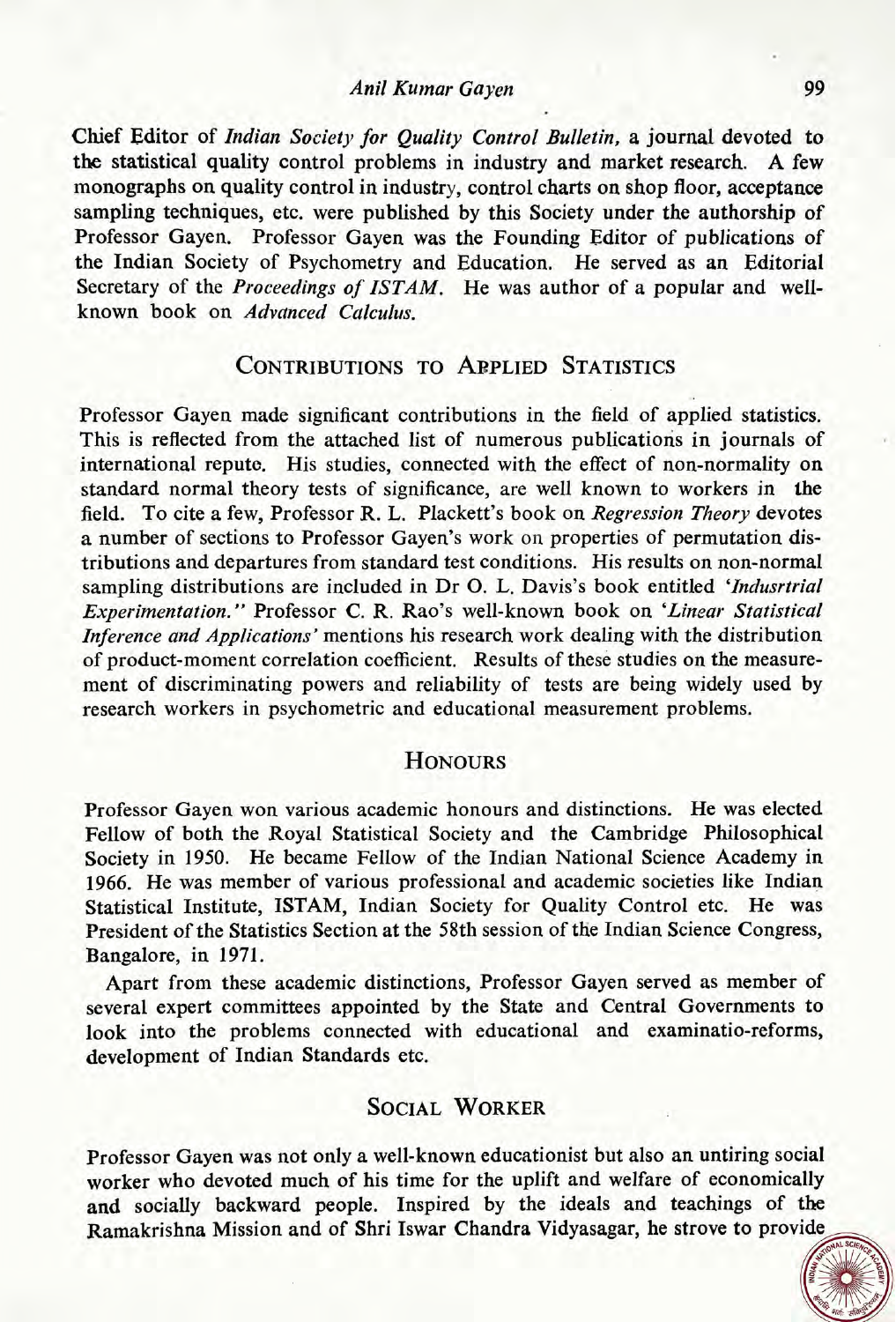### *Biographical Memoirs*

weaker sections of society adequate opportunities for education. To this end he founded the Regional Education Association, Midnapore to serve as a forum to educationists of the district to suggest ways of improving eduction. The association under his Presidentship recommended the setting up of a new type of university which would look after the educational aspirations of the backward sections of the people of the Midnapore district. Dr Gayen's almost single handed efforts bore fruit when the State Government and the Government of India accepted his proposals. The physical and mental strain involved in this herculean task proved too much even for a man of his sturdy health and stamina as a result, he passed away on February 7,1978. It is perhaps no exaggeration to say that he sacrificed his life to make his mission a success.

B. R. SETH

### **BIBLIOGRAPHY**

- 1946. A note on the expected discripancy in the estimation (by Double sampling) of a variate in terms of concomitant variate when there exists a non-linear regression between the two varieties. *\$ankhya,* 8, 73-74.
- 1949. The distribution of student's *t* in random samples of any size, drawn from non-normal universes. *Biornet.,* 36, 353.
- 1950. The distribution of variance-ratio in random samples of any size drawn from non-normal universes. *Biomet.,* 37, 236.
- 1951. The frequency distribution of the product moment correlation coefficient in random samples of any size drawn from non-normal universe. *Biomet.,* 38, 219.
	- A study of recent trend in infantile mortality rates in Calcutta by longitudinal survey. *Sankhya,*  11(2), 167-182. A study of recent trend in infantile mortality rates in Calcutta by longitudinal survey. Sankhya,<br>11(2), 167–182.<br>Studies in the nature of income structure in India. *Bull. Statist. Inst.*, **XXXIII** (3), 241–248.
	-
	- 11(2), 167-182.<br>
	Studies in the nature of income structure in India. Bull. Statist. Inst., XXXIII (3), 241-248.<br>
	On the advantages of longitudinal survey for the determination of infantile mortality, rates in India. *Bull. Statist. Inst.*, XXXIII(4), 105-112.
- 1952. The inverse hyperbolic sine transformation on student's *t* for non-normal samples. *Sankhya,*  12, 105.
- 1953. On setting up control charts for non-normal samples. *I.S.Q.C. Bull,* 1(1), 1-5.
- 1954. Factors in the study of-personality. *Indian* J. *Pschol.,* XXI, 87-96.
- 1955. On the sampling distribution of mean square successive difference. *Proc. First Congr. Theoret.*  Appl. Mech., Kharagpur India 253-260.
- 1956. On the determination of weights for different branches of high school mathematics. J. *Edu. Psychol., Baroda, India,* 244-256.
	- Washability curves and variability of ash in coal. *Proc. Second Congr. theoret. appl. Mech., New Delhi, Zndia,* 253-260.
- 1957. On auto-correlations of harmonic functions. *Proc. Third Congr. theoret. appl. Mech., Bangalore,*  India, 345-350.
	- Upper and lower control limits for means in cases of non-normal variation. J. *Sci. Eng. Res.,*  1(1), 43-50.
	- On some statistical techniques involved in the problem of testing of material. *I.S.Q.C. Bull.* IV(3),  $99-104$ .
- 1958. Statistical model for chemical measurements. *J. Sci. Engg. Res.,* 11, **124-128.** 
	- Some aspects of prediction problems in time series. *Proc. Fourth Congr. Theoret. app. Mec. Ho wrah, Calcutta, Zndia,* **285-292.**